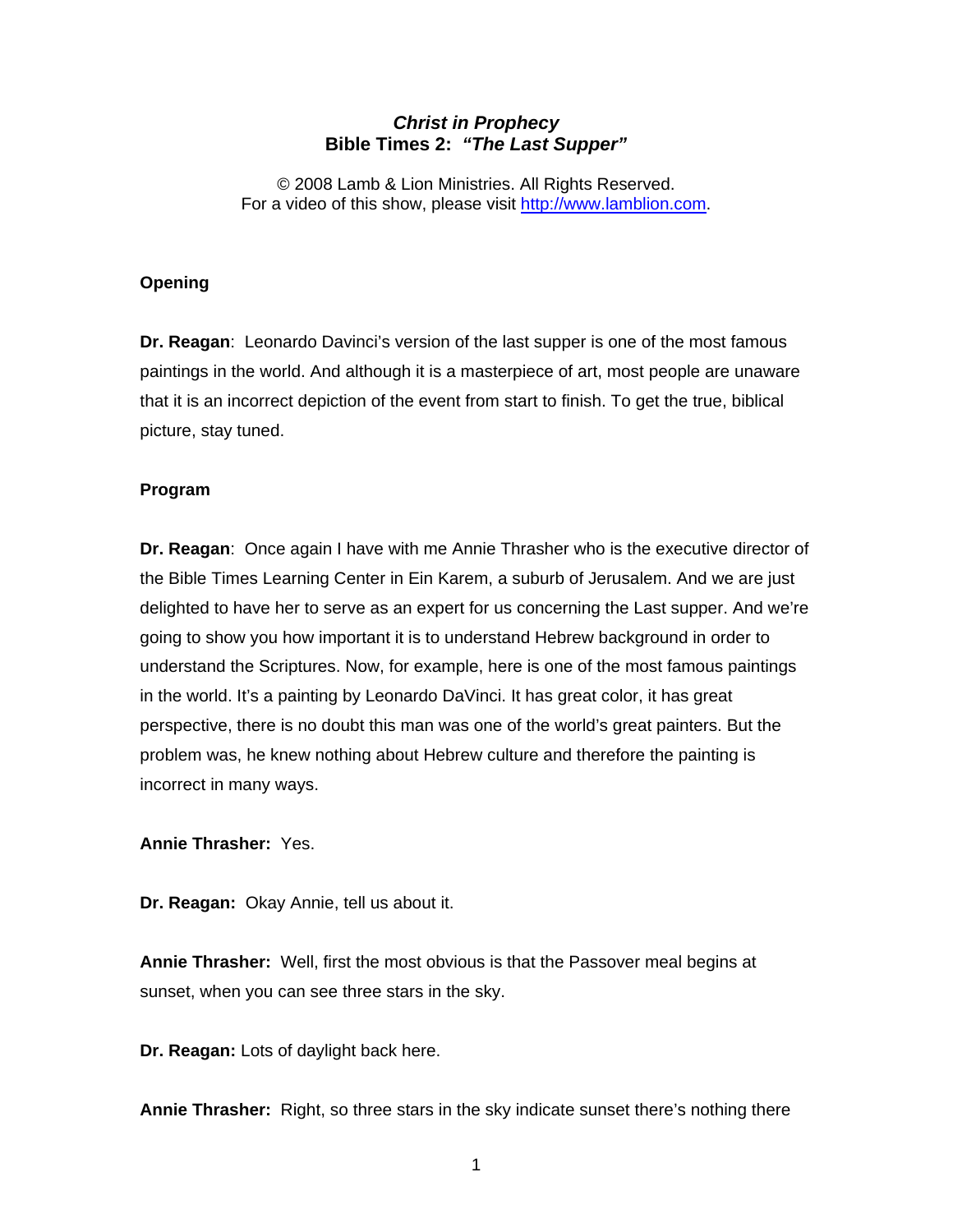but a nice, blue Italian sky. So from the very beginning you notice that it's at the wrong time of day. Now, the colors, you notice that there's a great deal of blue used in here. Blue, well, what do they call it? Royal blue, royal purple, these colors were so rare in the time of the first century that only the royals could wear it. So, who these disciples, maybe fishermen maybe tax collectors I don't know, but they definitely are wearing blue so that's inaccurate. Then at the Passover table of course you would have a stew made from lamb, so they would have bowls on the table for that, and the only thing I see on here is some fish. Now, it doesn't mean they couldn't have fish for Passover, but of course they have to have lamb because that's what the Bible says to eat for Passover. Also it says that you should drink wine, I don't see any wine bottles on the table.

**Dr. Reagan:** In fact you have like four glasses of wine at a Passover meal right?

**Annie Thrasher:** Yes, absolutely. So you would see some jars of wine. And speaking of jars you should have a jar of water here because as part of the ritual you would wash your hands. And the servant would wash the hands of everyone there before they would even handle food. So there's nothing in this picture that indicates where the servant even us.

#### **Dr. Reagan:** What about this long table?

**Annie Thrasher:** Well, isn't it beautifully done? I think it's some fine Italian embroidery also in blue here. But most of all, in the first century in this part of the world, the Hebrew people generally were allowed once a year to sit around a Roman style table called a triclinium. With three sides and it had the most important side and the least important side and that way you always knew where the important people were seated and who was supposed to be the servant. Now obviously this is not like a U it's a beautifully done long table, indicating well, where's the most important person in this picture?

**Dr. Reagan:** Right in the center.

**Annie Thrasher:** Yes, and that is our problem with Renaissance art is that very often we don't understand what Jesus is actually saying because we don't understand the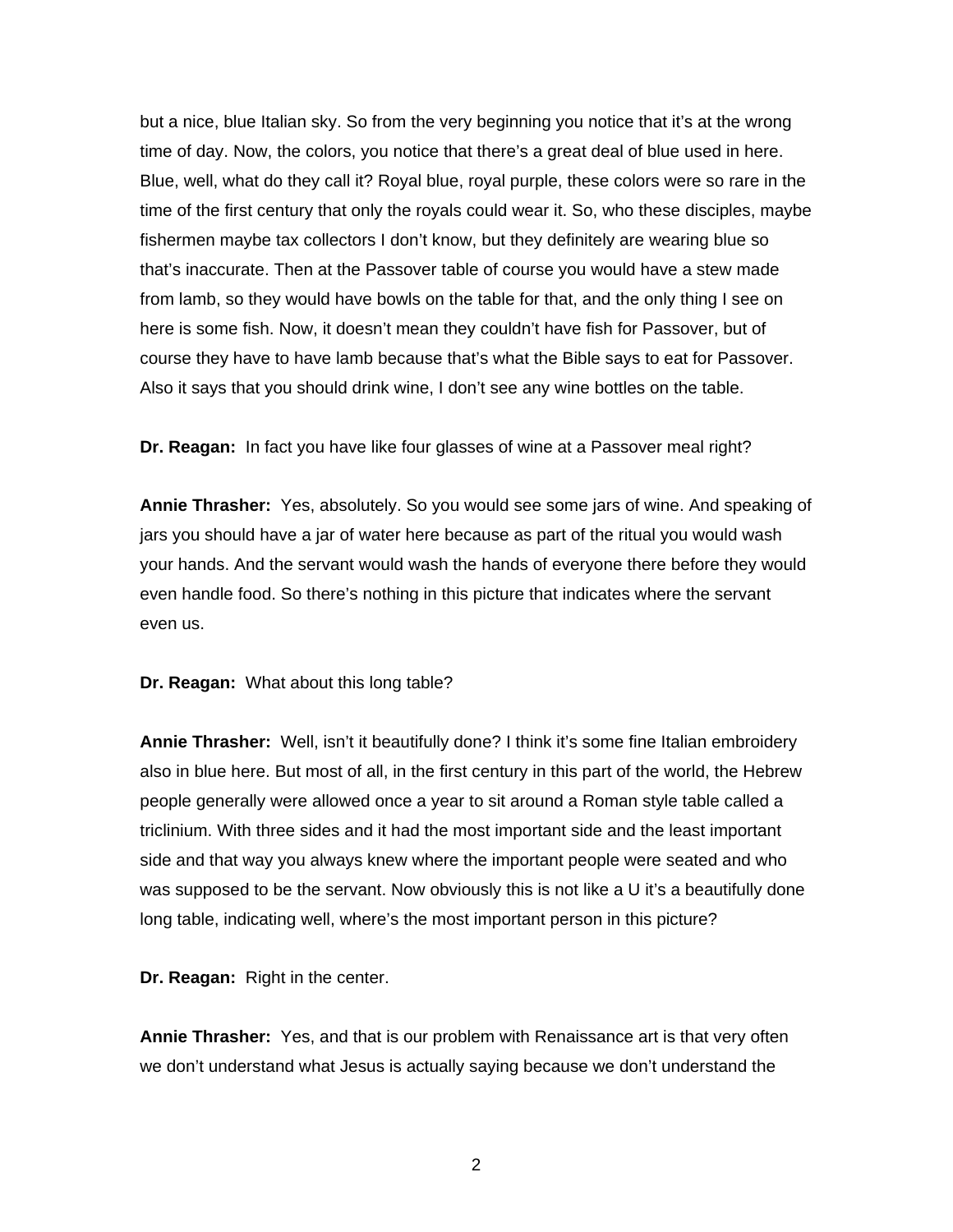culture. This is not where the most important person would sit. So, there you have some things right there. And well, that's just beginning.

**Dr. Reagan:** What about sitting?

**Annie Thrasher:** Well, you've got a good point there. Sitting would not be the way to do this. If you were in fact seated around the Roman table, well, you would be actually reclining. A Roman table is low to the ground.

**Dr. Reagan:** Recline like on one elbow?

**Annie Thrasher:** Absolutely, you would be resting on your left elbow and eating your food with your right because the right hand is always used for blessings. You eat with your right hand, you bless with your right hand, you eat with your right hand, and the left hand is used for something else entirely. Now, the right hand I think sometimes when we hear in churches let's have the right hand of Christian fellowship, it means more now, it should, that you understand that this is the correct hand for blessings.

**Dr. Reagan:** Well, you've given us a great summary there of the things wrong with this painting. How about showing us how it probably really looked? I'd be delighted.

**Annie Thrasher:** You'll see behind me a triclinium. This is the typical Roman style table that has three sides. On the right side of the U is where the most important people would be seated, and then at the far left side of the U would be the servant's area. In this arrangement you will see that during the Passover only at the time of the Passover could the people completely recline as if they were free people. Of course Passover is called the festival of our freedom and for those celebrating at Jesus' time, they were thrilled to be having this great festival where they could go up to the Holy City, see friends from different villages that would come up to worship the King of King and the Lord of Lord in the city of holiness. They were rejoicing that they could remember one more time about the great and wonderful things that God did for them when they were slaves in Egypt and celebrate this great time of freedom. So you see, when the disciples came into this room that was furnished and ready for them, their excitement was overwhelming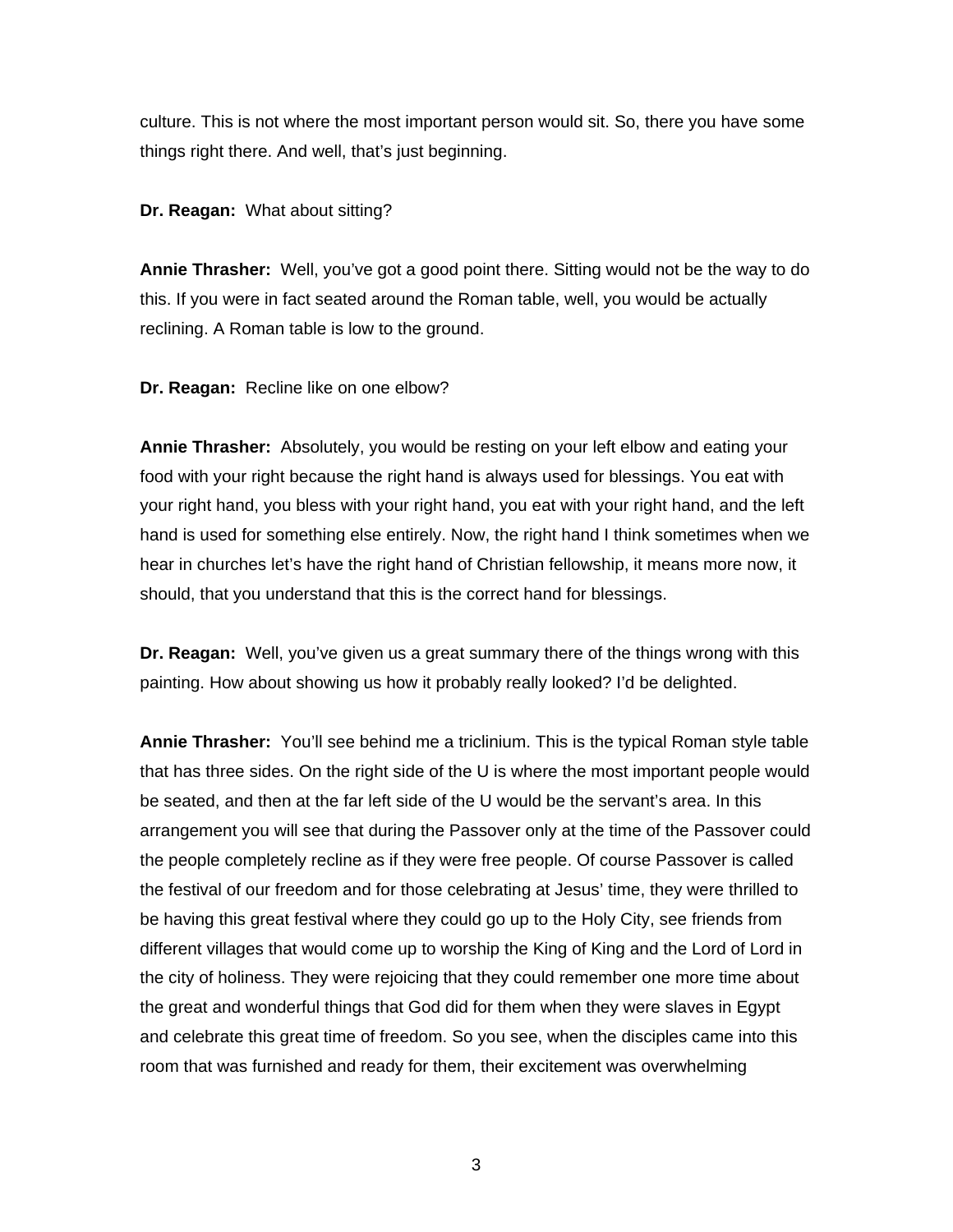because they were going to have an amazing teacher. Jesus himself was going to tell the story of the Passover and the festival of freedom.

Jesus sent Peter and John ahead to prepare the feast. He said go into the town, follow a man carrying a large jug of water, go to the home owner and say to him, the Teacher says He will celebrate the feast at your home. There he will show you a large upper room furnished and ready. There prepare the feast.

Behind me of course you see the triclinium that was being prepared by Peter and by John. This was a huge responsibility because the room had to be perfect it had to be made clean. It had to be made without leaven meaning no bread crumbs in the house everything clean because for Passover. It is a symbol of us, our people, we, being cleansed of all unleavened as we go into the Feast of Unleavened Bread.

Now, the week of Passover we have an argument going on between the disciples, one said I should sit on the right hand of Jesus and the other says I should sit on the left hand. Who is going to be seated at the right and the left in the most important places when we go into the Kingdom? And Jesus said, "That's the end, this is not the way it's supposed to be. Let me tell you. When you go to a feast, do not sit yourself where the most important people would sit. That would be at my right. Because if the host comes in and there is someone more important than you how terrible it would be because he would have to raise you up and say please let's go to another spot. And then you of course would lose face and be very embarrassed." He says, "Then when you go to a feast seat yourself in the servant's seat and then wait. The host may come in he may raise you up and put you in the higher place, the special place." So at the Passover meal that was to become the last supper, where were the most important people seated? And where were the servants?

At the Passover last supper we have the room furnished and ready perfectly. Peter and John have done their job. We have the most important people seated here and they are seated across from the servants on this side. Why? So that they can catch the attention of the servants if they needed anything during the course of the meal. You will notice that next to the lowliest of servants we have a basin a pitcher of water and a towel. Everyone used their hands for eating and usually out of a common bowl so of course you want to have clean hands. So your job as the servant is to get up and wash the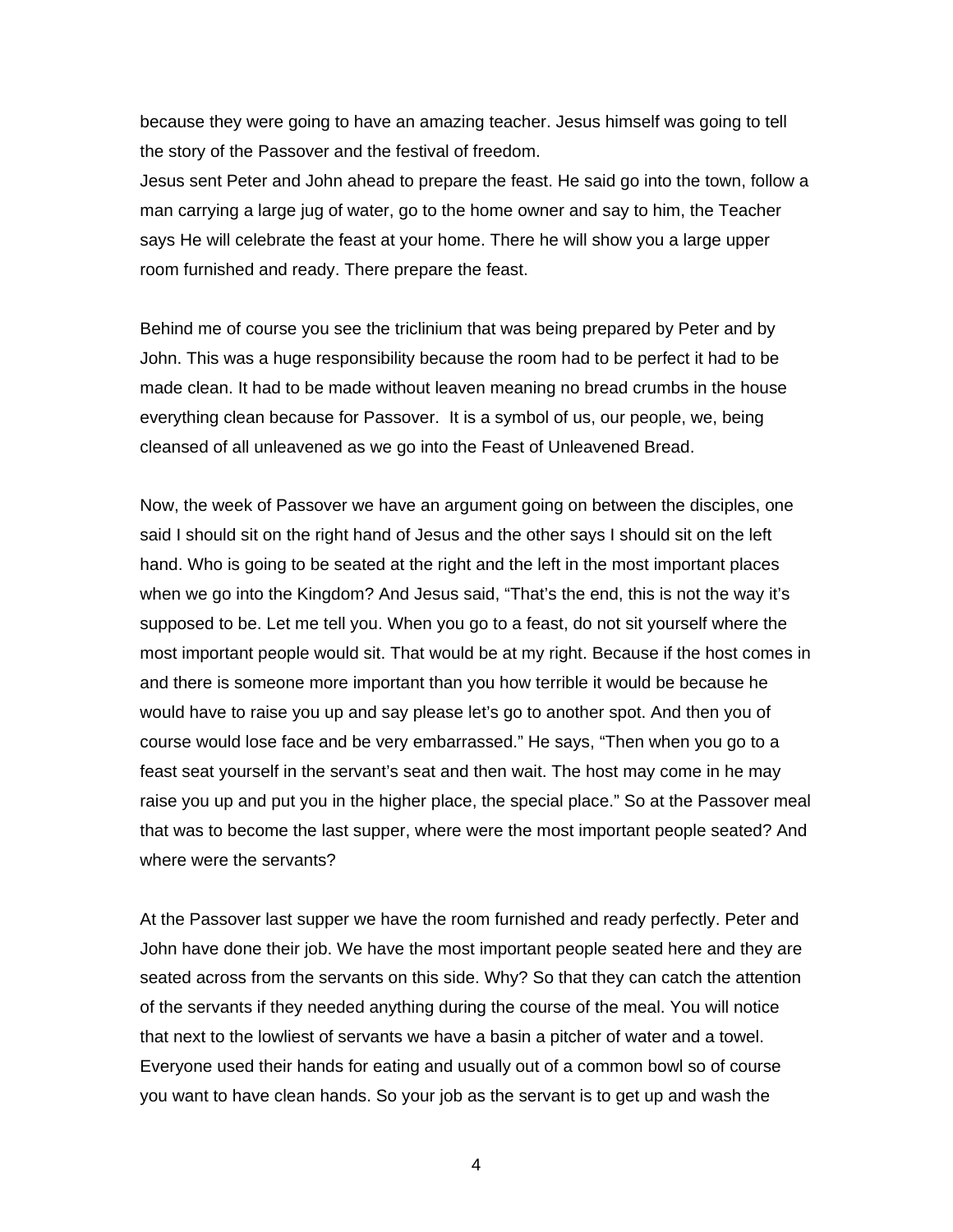hands. But you have failed in your duty because Jesus had to get up and do your job. Now we read in the Gospel that at one point at the meal Jesus took off his outer garment, His festival garment and He had to lay this aside. Then, he took a towel. He wrapped this towel around Him and then He picked up the basin and the pitcher and He went around the whole outside of the triclinium to wash the feet of the disciples. In this culture, the feet, the most reprehensible dirty terrible part of the whole body, so instead of washing the hands, to wash the feet was just mortifying to any of the disciples. Now, Jesus' seat is here, not one but two. Jesus would have had to get up and go around the table starting with the most important people and then ending with the servant. There are several indications that the servant who failed in his duty was Peter. Peter seated in the lowest seat. Now the reason for this is that in the Gospels it's explained that Jesus went around the table washing the disciples feet humbling them but when He got to Peter, the last one mentioned. Peter says, "Lord you cannot wash my feet." Jesus said "Peter, if you don't let me wash your feet you can have no part of me." In other words he wanted to say, "Peter, look, be a servant. Be like me. I will wash your feet you will see this is how a servant behaves." But Peter was so mortified that he didn't know what to do with himself. Finally he got it and said, "Okay, okay Lord, then wash my head, wash my hands, wash me all over." Typical Peter overdoing it but realizing that he had missed the mark and yet Jesus was giving him one more chance.

At my right hand side, there are three seats that are the most important seats. In the second seat, we have the place where the host would sit. The host of course as I mentioned before would have his eye on the servant over here. Now the host, he would be the one at a Passover who would be telling the story on this night when night begins and three stars are seen in the heavens then we know that the holiday has begun. And it is said in the Bible that he who tells the story of the Passover at great length will be praised. So during the course of this evening Jesus would be telling the whole story of the exodus of the people going down into Egypt, of them becoming enslaved, crying out to God, the plagues coming as Moses is brought into the picture to ask Pharaoh to let the people go. Now, Jesus would not just be telling this story, He would also be singing songs of praise with people and the praise songs that are sung during this meal are Psalms 113-118, And there would probably be not just storytelling and songs but dancing and great joy because remember this is the festival of freedom. Now, when you have the Passover next to the host who is telling the story you have the youngest in the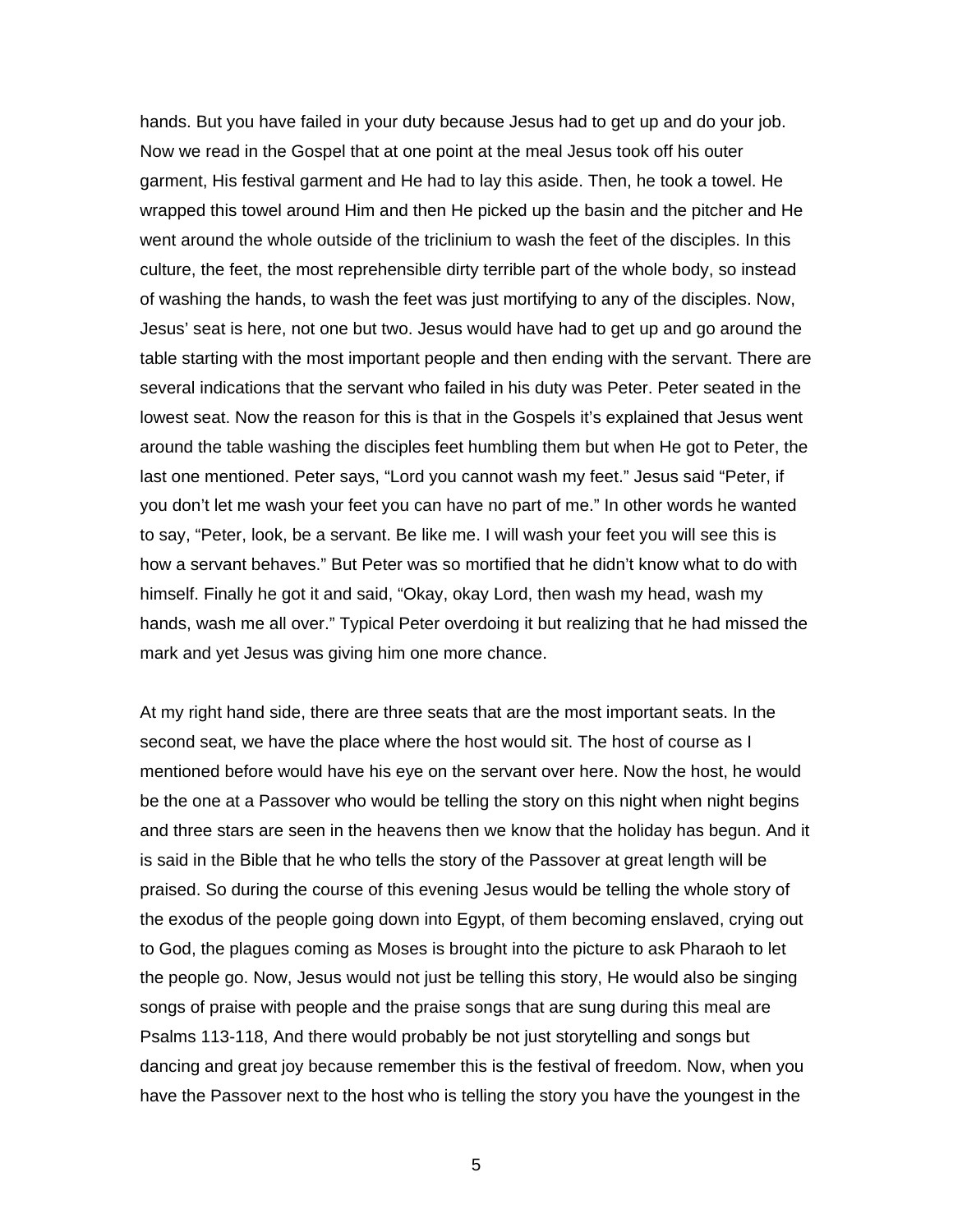family. Why? You have to tell the youngest the story as if he has never heard the story, so that the youngest there will hear it and be able to begin to memorize it, to remember the great joy of this holiday because this is a holiday that the Bible says you will celebrate this every year, from generation to generation forever. So the host's' job is to teach the youngest at the meal the full story of the exodus and the redemption of the people. And John is the youngest. So, we have John seated right next to Jesus where Jesus can then tell him the story as if he was the youngest and it says it was John the younger.

Now, at one point in the meal Jesus makes the statement, a startling statement, He says, "One of you will betray me." And then John, it says leaned his head into Jesus and said, "Is it I Lord?" And Jesus said, "The one who dips with me." And He dipped into the sop and took the choice morsel of lamb and gave it to Judas Iscariot. He then said to Judas, "Whatever you do, do quickly." And Judas got up from the table and left and went into the night. If seat two was the seat of the host, and obviously the elder or the most important person at the feast, and the younger one at a Passover is seat number one, and this seat number three would then be what? The most honored guest. And he was the most trusted guest, the reason being, as Jesus is seated here, and John can lean into him, so Jesus can lean into the guest in seat number three. That's correct, that's good. Now, this person literally is to watch the host's back. That's why he is so trusted. Now can you imagine the idea of Peter thinking to himself, what is Judas, that zealot doing sitting next to Jesus? John of course I understand, he helped prepare the feast. But what about Peter, me, I should be seated next to Jesus, but instead Judas is sitting there. I think that perhaps, Peter missed the mark of what he was supposed to be doing in being in the servant's position. Because he expected Jesus to raise him up and not only did Jesus not raise him up, he let Judas sit in the most honored trusted seat. Now, why would this also be the most trusted place? Because whoever is here must protect completely the back of the person sitting to his right the host. And Judas' name meant the "the knife" his name was Judah the knife he was a zealot and he was like a gangster. And this man sitting here, Jesus trusted knowing he had already betrayed him, and that any time the one seated behind him could very easily. Now don't jump. Just take and slit his throat, this is why the person seated here in place number three, had to be a most trusted friend.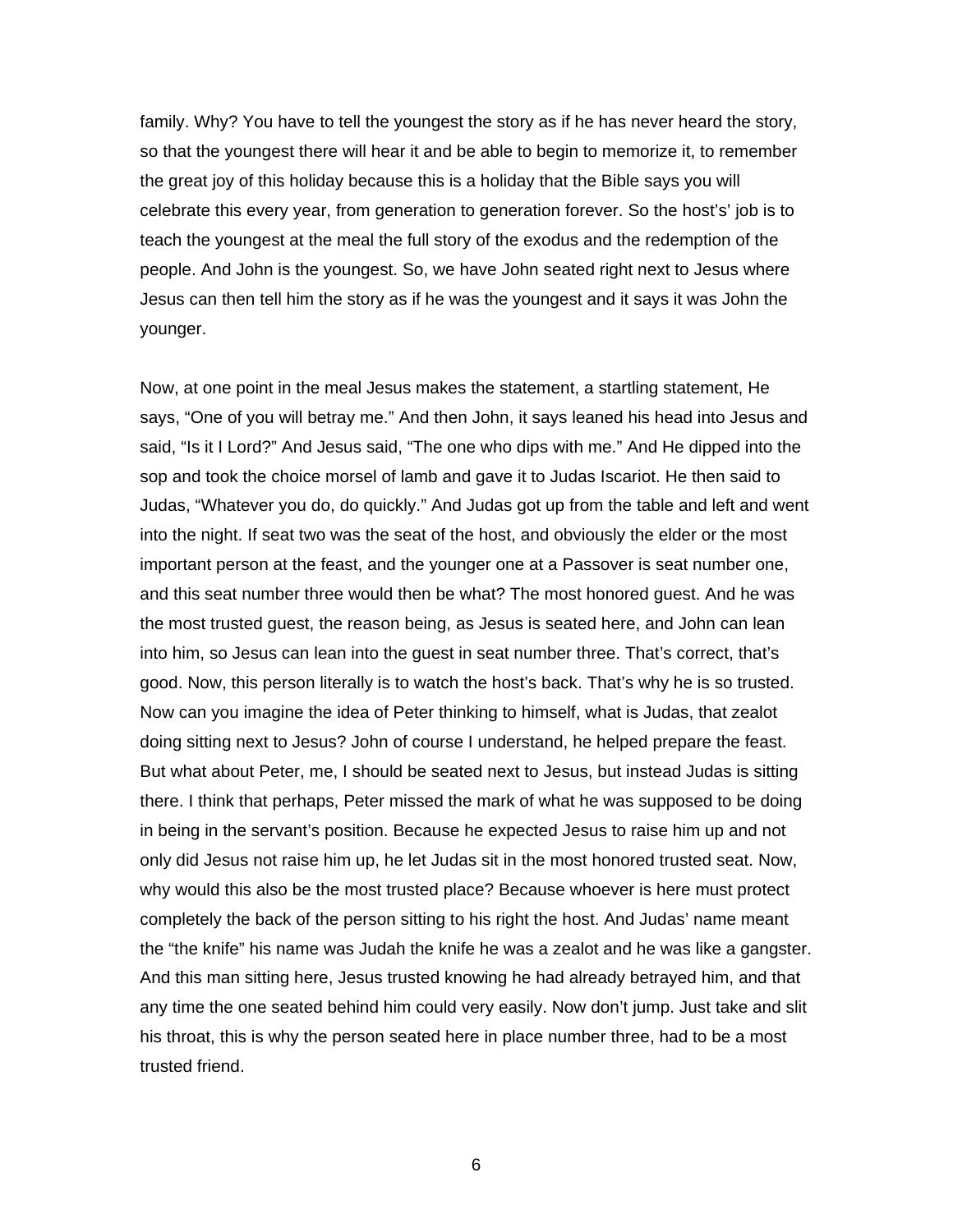At the end of the exodus story the main character has to be the lamb. Nine plagues came upon all the people of Egypt. These people were plagued by everything that would mock their gods, from gnats, to lice to hail. But the last, the very last plague, would affect the Hebrew people also. And this was the plague of the death of the first born. Now the first nine were seen as signs and wonders. The signs and wonders were to show the people whose god is God. And of course they realized the god of the Hebrew people were very powerful because He defeated all of the Egyptian gods. Now we have the tenth plague and people came and they said how can we escape this because the Hebrews had not been touched by the other plagues. So, he said, take a lamb, a perfect lamb a lamb without spot or blemish a male lamb. And at the door of your home you shall take the lamb and slay the lamb. This lamb shall be roasted, and the meat taken and made into a stew that all can eat. And then you shall take the blood from this lamb and put it upon the lintels and upon the doorpost of your home. Now, all those that believe in the Hebrew God, in the God of Israel, if you will come into that house that is covered by the blood of the lamb, you will be saved. You shall eat the lamb and make bread, make bread quickly. Make it so quickly that you can eat it with your lamb and then with staff in hand, and sandals on your feet, be ready, because at midnight a cry will go out of all of Egypt. And at that time the Pharaoh and the people will say, "Leave the country go to the land of promise." And then God will show himself in a pillar of fire, and He will lead the people out of Egypt by a pillar of fire at night, and a pillar of cloud by day, and they will be led to the Promised Land.

Now we talked about the Passover and how important the lamb was. But in the week of Passover as I mentioned earlier, we had the Feast of Unleavened Bread. Now unleavened bread of course means it's pure, it's humble. And the blessing over the bread and the wine must be done. Now, in the case of the Passover according to the Gospel, after Judas left, then Jesus took the bread and He took the cup and this is the cup that you would drink after you told the story of the judgments and the redemption from the lamb. So it's called the Cup of Redemption. And with this bread and with this wine, Jesus made the New Covenant saying this is My Body this is My Blood, do this, eat this often, and remember me. Just like the Passover is to be remembered every year, Jesus took these elements that are a part of the Passover and said, "Now, you, the community of faith, can come together do this often and remember me." Now, it's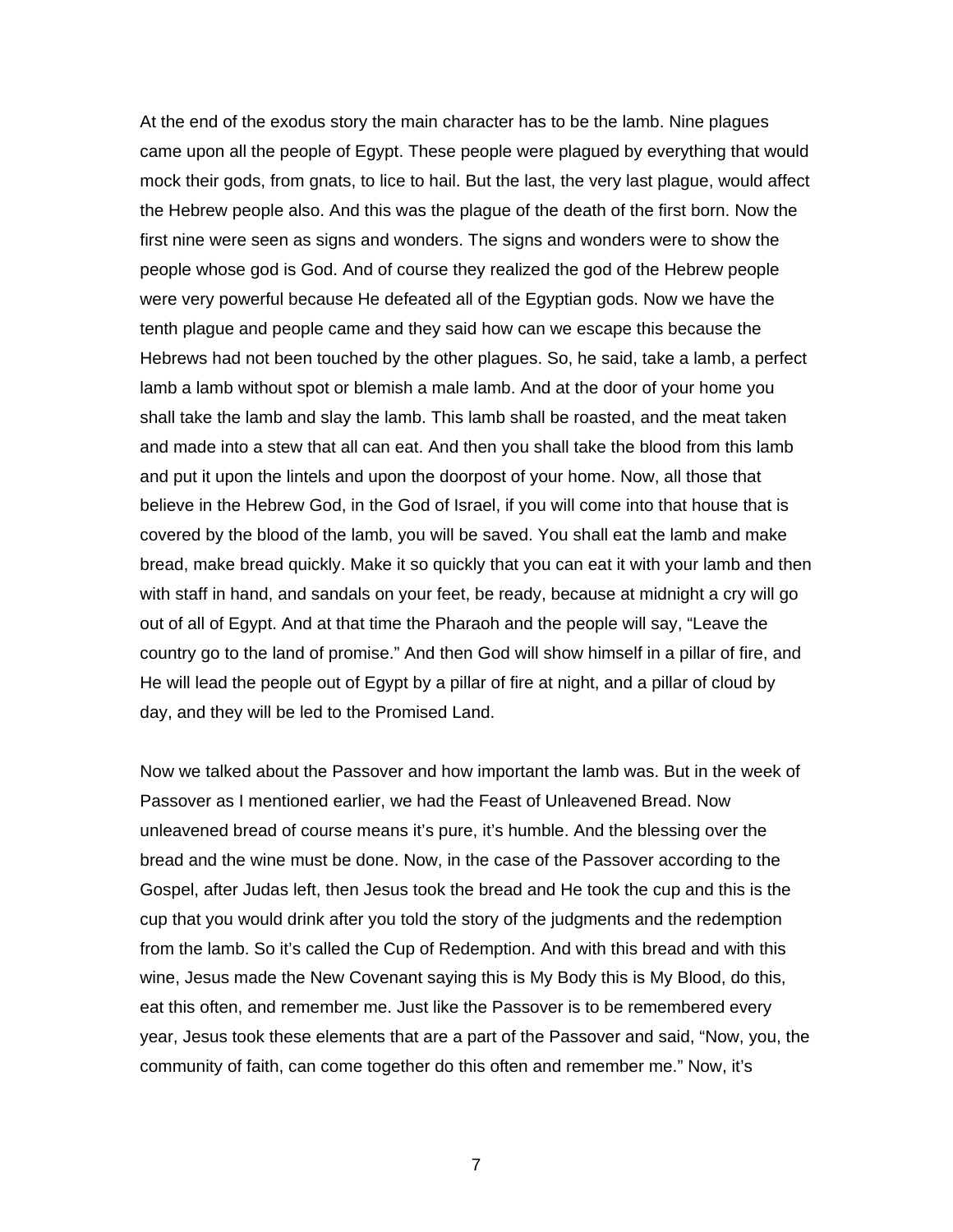customary for a man to do the blessing and so I asked Sakher if he would do this in Hebrew and then repeat it in English.

**Sakher**: Blessed are you oh Lord our God, King of the Universe, who creates the fruit of the vine. Blessed are you oh Lord our God, King of the Universe, who brings forth the bread from the earth, amen.

**Annie Thrasher:** Well Annie I want to thank you and Sakher once again for the wonderful teaching that you have given us. I mean it just has helped us to understand so many things that I'm sure most of us have never understood before. And you've covered so much, how about giving us a recap right here at the end, a summary of what you've presented.

**Annie Thrasher:** Well, again, in looking and thinking about the Davinci picture, we know that the table was probably completely wrong, okay? We know that if in fact this was a Passover meal, which I believe it was, then where's the lamb? Where's the wine? Why is the bread puffy? We now know it needed to be unleavened bread. It needed to be a simple meal. It was meant to be a festival meal. I don't see too much on Davinci's table that indicated that there were great fruits from the spring time and an abundance of what God has given. This is a time when we remember the great abundance that God gifted His people with. And so, where is it on the table? And why the fish? We do notice though that there was a knife in someone's hand, so maybe that indicated it was Judas, but of course where are they? Where are they portrayed in his picture? Quite honestly we now know that John had to rest into Jesus, and Jesus had to dip in with Jesus, so that is correct. And probably poor Peter just missed the mark one more time but then again, he had to learn to be that servant if he was indeed given the keys to the kingdom.

**Dr. Reagan:** That's a lifelong process for all of us.

**Annie Thrasher:** Oh yes absolutely. And it's a hard thing. It's a hard thing to accept, but I think most of all, I think that as believers very often one misses the fact that that blood of the lamb is like the blood of Jesus. That He was the Lamb slain from the very foundation of the earth. And the Revelation talks about how we need that blood on the lintel and on the doorpost of our hearts and that Jesus will knock on that door and He will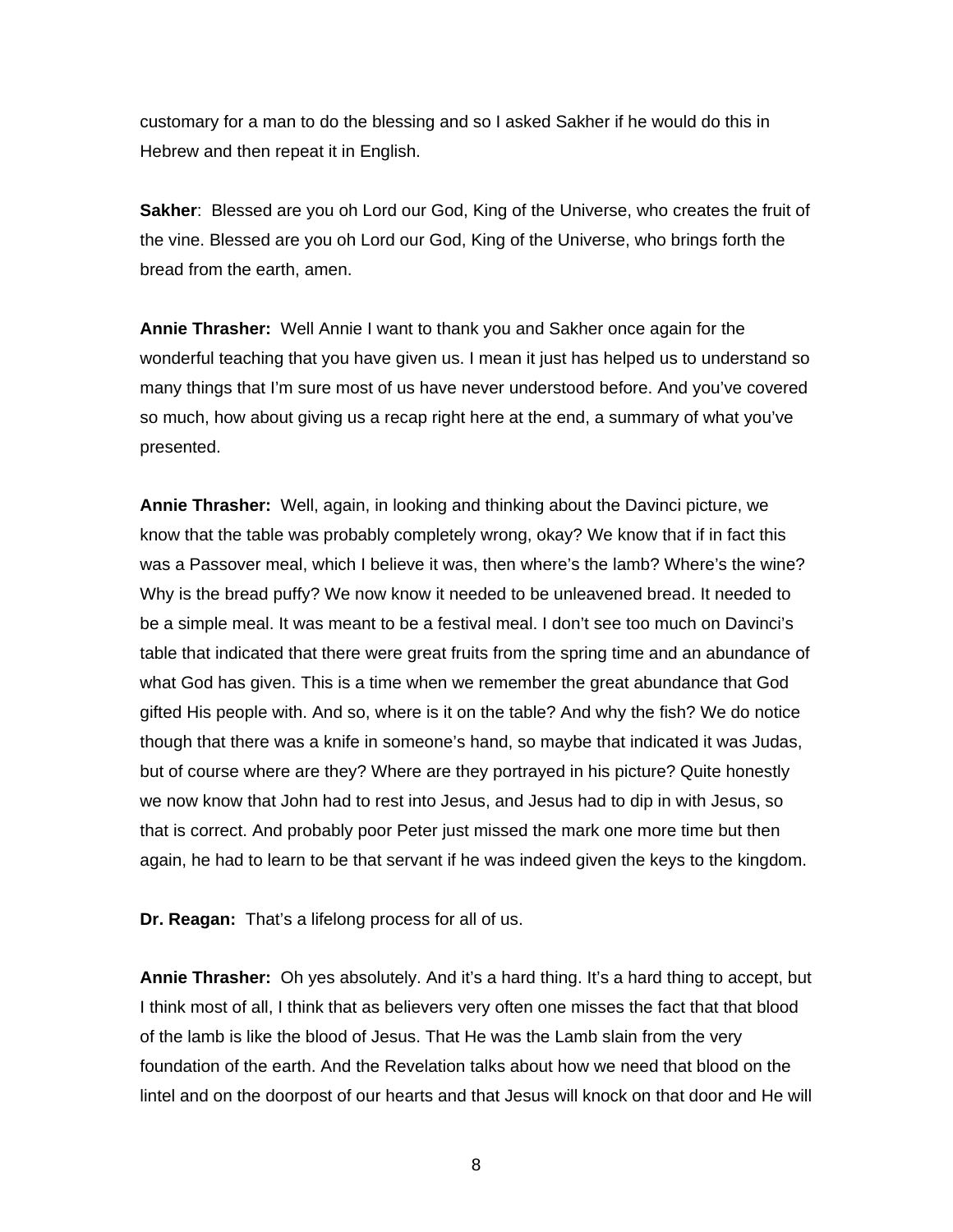come and sup with us. And I think that supper that we're looking for is that bread and that wine that indicated reconciliation at the of this Passover last supper meal.

**Dr. Reagan:** Well thank you again for that wonderful teaching and I want to bring this to a conclusion by reminding you of something. And that is that that night Jesus said that He is one day going to return to eat this supper with us again. And He said every time we take of that cup we are to remember His promise that He is coming again.

## **Closing**

**Dr. Reagan:** As we bring this study of the Last Supper to a close, I'd like to introduce you to a modern day painting of the event that is much more historically accurate than the famous one by Leonardo Davinci. This painting was done by a lady named Marilyn Todd Daniels. She serves as a professor of art at Collin College located in a suburb of Dallas, Texas. As you can easily see, it is far more accurate than the painting done by Davinci. You can get a print of this painting through the artist's website which is located at www.woodsonginstitute.com. I would suggest that you consider purchasing one, getting it framed, and then presenting it to your church so that other people can get a more accurate idea of what the last supper really looked like. You could also use the print as a valuable resource tool in teaching about the Last Supper.

Next week, the Lord willing, we'll be back at Bible Times Learning Center in Ein Karem Israel with our hostess Annie Thrasher to talk about Crucifixion techniques used by the Romans during the time of Jesus. What she has to share on this topic will help you better understand what Jesus suffered when He died for the sins of the world. If you would like to find out more information about the Bible Times Learning Center, you can find it at the website address you see on the screen. It is a wonderful place to visit and it is a ministry that can use your financial support. If you'd like to make a donation to the work of this ministry just send your check to us here at Lamb and Lion ministries at the address you see on the screen, designate it for the Bible Times Learning Center and we'll see that it gets to Annie Thrasher and her staff.